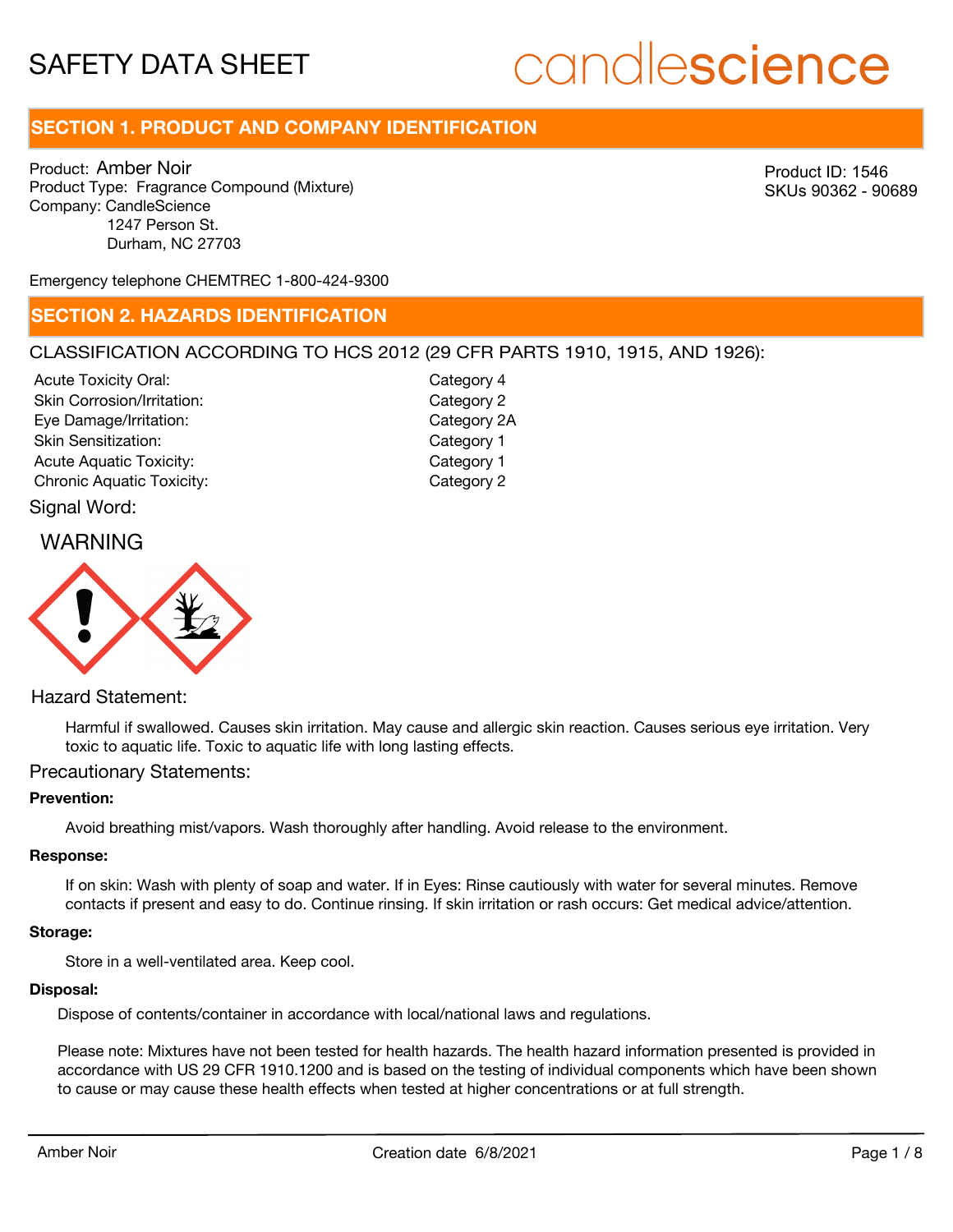# candlescience

# **SECTION 3. COMPOSITION/INFORMATION ON INGREDIENT**

| Hazardous components                                                            | CAS No.        | Weight %   |
|---------------------------------------------------------------------------------|----------------|------------|
| Benzyl benzoate                                                                 | $120 - 51 - 4$ | $30 - 40$  |
| Hexyl cinnamic aldehyde                                                         | $101 - 86 - 0$ | $10 - 15$  |
| 2-acetyl-1,2,3,4,5,6,7,8-octahydro-2,3,8,8-tetra-methylnaphtalene (main isomer) | 54464-57-2     | $5 - 8$    |
| Benzyl salicylate                                                               | 118-58-1       | $5 - 8$    |
| 1,3,4,6,7,8-Hexahydro-4,6,6,7,8,8-hexamethylcyclopenta[g]-2-benzopyran          | 1222-05-5      | $5 - 8$    |
| Linalool                                                                        | 78-70-6        | $5 - 8$    |
| 3-methyl-5-(2,2,3-trimethyl-1-cyclopent-3-enyl)pentan-2-ol                      | 65113-99-7     | $3 - 5$    |
| Coumarin                                                                        | $91 - 64 - 5$  | $1 - 3$    |
| 2-Isobutyl-4-methyltetrahydro-2H-pyran-4-ol                                     | 63500-71-0     | $1 - 3$    |
| alpha-isoMethyl ionone                                                          | $127 - 51 - 5$ | $1 - 3$    |
| Ethyl vanillin                                                                  | $121 - 32 - 4$ | $1 - 3$    |
| dl-Limonene                                                                     | 138-86-3       | $\le$ <1.0 |
| 2,2,6-Trimethyl-.alpha.-propylcyclohexanepropanol                               | 70788-30-6     | $\le$ <1.0 |
| Cinnamyl alcohol                                                                | $104 - 54 - 1$ | $\le$ <1.0 |
| Geranyl acetate                                                                 | 105-87-3       | $\le$ <1.0 |
| $(-)$ -a-Cedrene                                                                | 469-61-4       | $\le$ <1.0 |
| Allyl (cyclohexyloxy) acetate                                                   | 68901-15-5     | $\leq 0.5$ |
| Cyclopentadecanolide                                                            | 106-02-5       | $\leq 0.5$ |
| [3R-(3a,3ab,7b,8aa)]-octahydro-3,8,8-trimethyl-6-methylene-1H-3a,7-             | 546-28-1       | $\leq 0.5$ |
| Cyclohexanepropanol, 2,2,3,6-Tetramethyl-.Alpha.- Propyl-                       | 95851-08-4     | $\leq 0.5$ |
| 1-2,6,6-trimethyl-3-cyclohexen-1-yl-2-buten-1-one                               | 57378-68-4     | $\leq 0.5$ |
| Oxacyclohexadec-12-en-2-one                                                     | 111879-80-2    | $\leq 0.5$ |

# **SECTION 4. FIRST AID MEASURES**

#### Inhalation:

in the event of exposure to vapors, immediately remove from the area to a fresh air environment.

#### Skin contact:

Remove contaminated clothes. Wash skin with large volumes of water. If irritation persists, or any sign of tissue damage is apparent, obtain medical advice immediately.

### Eye contact:

In the event of contact with the eyes, irrigate with water for at least 15 minutes; obtain medical advice if irritation persists.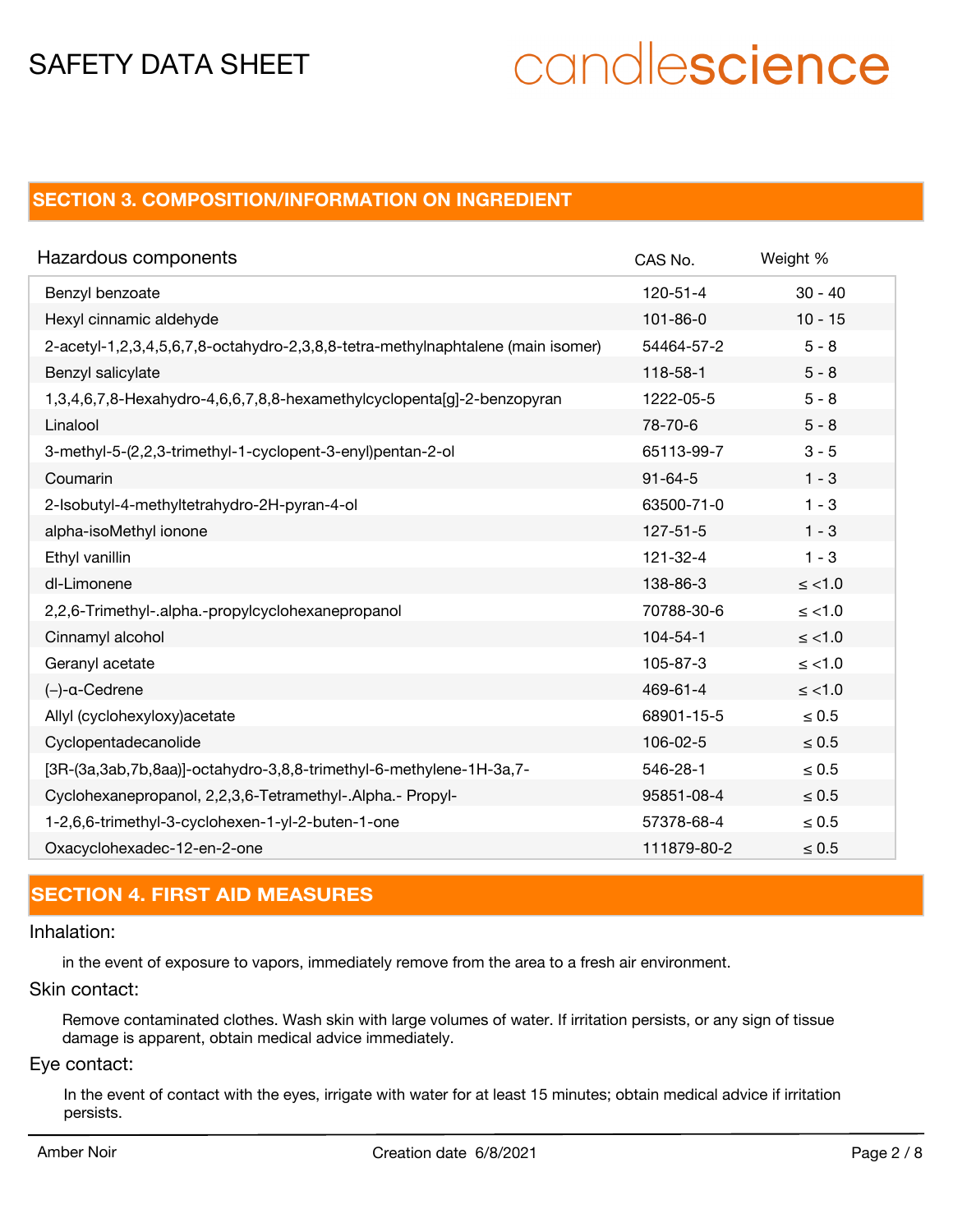# candlescience

#### Ingestion:

In the event of accidental ingestion, rinse mouth with water. Give up to one tumbler (half pint) of milk or water. Obtain medical advise immediately. Do not induce vomiting.

#### Most important symptoms:

N/A

Indication of immediate medical attention:

Treat symptomatically.

#### General information:

As in all cases of potential poisoning, obtain medical advice immediately.

### **SECTION 5. FIREFIGHTING MEASURES**

#### Suitable extinguishing media:

Foam, carbon dioxide, or dry chemical.

#### Unsuitable extinguishing media:

Avoid use of water in extinguishing fires.

#### Specific hazards:

During fire, gases hazardous to health may be formed. Do not allow run-off from fire fighting to enter drains or water courses.

#### Special fire fighting procedures:

Wear self-contained breathing apparatus for firefighting. Move containers from fire area if it can be done safely. Use water spray jet to protect personnel and to cool endangered containers.

## **SECTION 6. ACCIDENTAL RELEASE MEASURES**

#### Personal precautions, protective equipment and emergency procedures:

Evacuate personnel to safe areas. Remove all sources of ignition. Ensure adequate ventilation. Keep people away from and upwind of spill/leak. Wear appropriate protective equipment and clothing during clean-up.

#### Environmental precautions:

Do not allow to enter into soil/subsoil. Do not allow to enter into surface water or drains. Dispose of in accordance with local regulations. Local authorities should be advised if significant spillage cannot be contained.

#### Methods and materials for containment and cleaning up:

Soak up with inert absorbent material (e.g. sand, silica gel, vermiculite). Keep in suitable and closed containers for disposal. Clean contaminated floors and objects thoroughly while observing environmental regulations.

## **SECTION 7. HANDLING AND STORAGE**

#### Precautions for safe handling:

Avoid contact with skin and eyes. Avoid prolonged inhalation of vapors. Wash hands and other exposed areas with mild soap and water before eating, drinking or smoking and when leaving work. Handle in accordance with good industrial hygiene and safety practices.

### Conditions for safe storage, including any incompatibilities:

Store in tightly closed and upright container in a cool, dry, ventilated area. Store away from light, heat, and sources of ignition.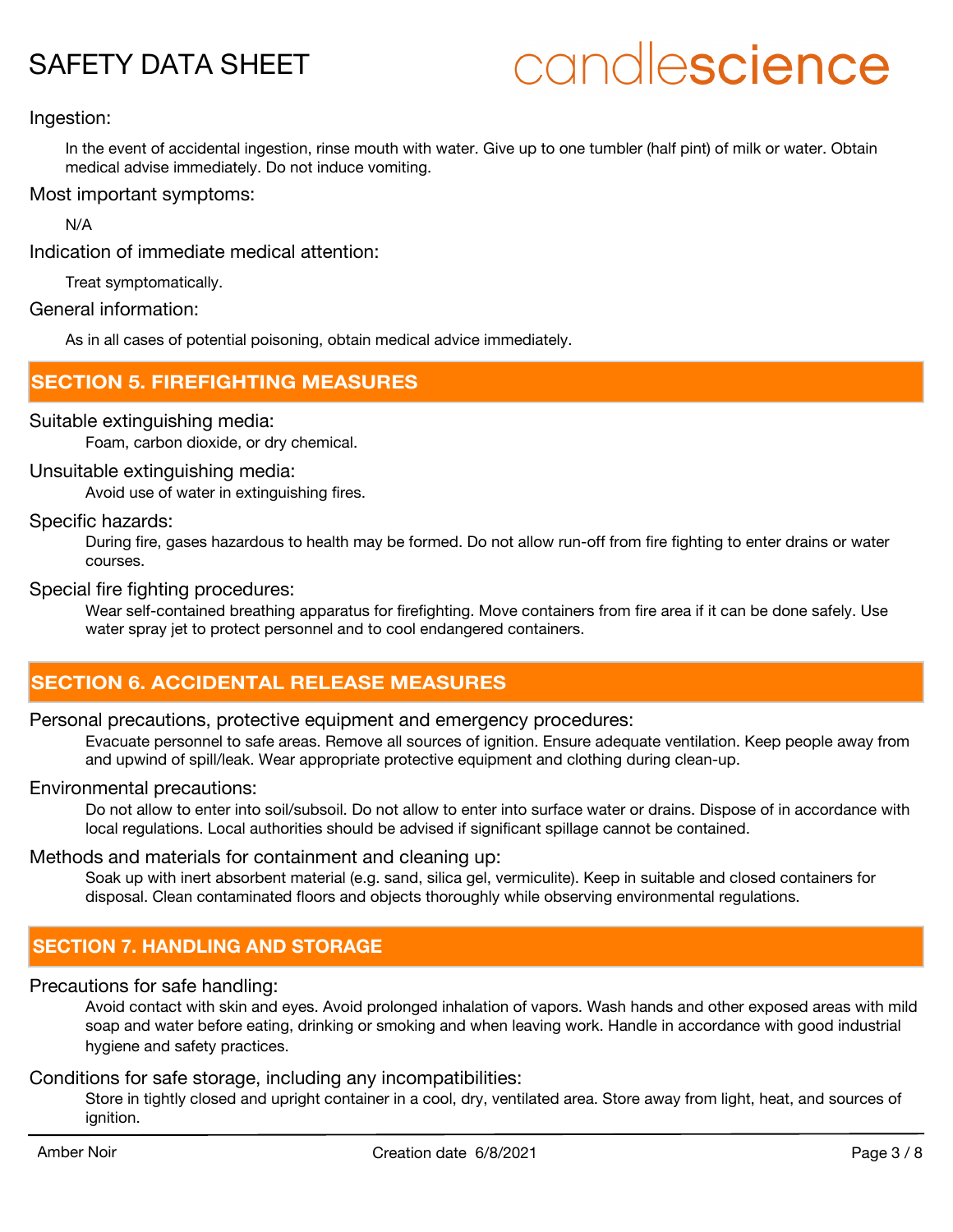# candlescience

## **SECTION 8. EXPOSURE CONTROLS/PERSONAL PROTECTION**

#### Exposure Guidelines:

#### Appropriate Engineering Controls:

#### **Ventilation:**

Use engineering controls to maintain airborne levels below exposure limit requirements or guidelines. If there are no applicable exposure limit requirements or guidelines, use only with adequate ventilation. Local exhaust ventilation may be necessary for some operations.

#### Personal Protective Equipment:

#### **Eye protection:**

Ensure that eyewash stations and safety showers are close to the workstation location. Chemical resistant goggles must be worn.

#### **Hand protection:**

Wear chemical resistant gloves suitable for this material as determined by a hazard assessment. Gloves should be discarded and replaced if there is any indication of degradation or chemical breakthrough.

#### **Skin and body protection:**

Wear protective clothing suitable for this material as determined by a hazard assessment.

#### **Respiratory protection:**

Respiratory protection should be worn when workplace exposures exceed exposure limit requirements or guidelines. If there are no applicable exposure limits or guidelines, use an approved respirator where there is a potential for adverse effects, including but not limited to respiratory irritation or odor, where indicated or required by the exposure assessment. Selection of air-purifying or positive-pressure supplied air will depend on the results of the exposure assessment which includes an evaluation of the specific operations and the actual or potential airborne concentrations. The type of cartridge or filter to be used must be selected and approved for the chemical, class, or classes of chemicals likely to be encountered in the workplace. For emergency conditions, use an approved positive-pressure self-contained breathing apparatus.

#### **General hygiene considerations:**

Handle in accordance with good industrial hygiene and safety practice. Remove contaminated clothing and protective equipment before entering eating areas. Wash hands before breaks and immediately after handling the product.

### **SECTION 9. PHYSICAL AND CHEMICAL PROPERTIES**

| Appearance:                                  | Liquid                        |  |
|----------------------------------------------|-------------------------------|--|
| Color:                                       | N/A                           |  |
| Odor:                                        | Characteristic                |  |
| Odor threshold:                              | N/A                           |  |
| pH:                                          | N/A                           |  |
| Melting point:                               | N/A                           |  |
| Boiling point:                               | $>40^{\circ}$ C               |  |
| Flashpoint:                                  | 107 $\degree$ C<br>⊸°F<br>225 |  |
| Evaporation Rate (Butyl Acetate = 1):<br>N/A |                               |  |
| Flammability (solid, gas):                   | N/A                           |  |
|                                              |                               |  |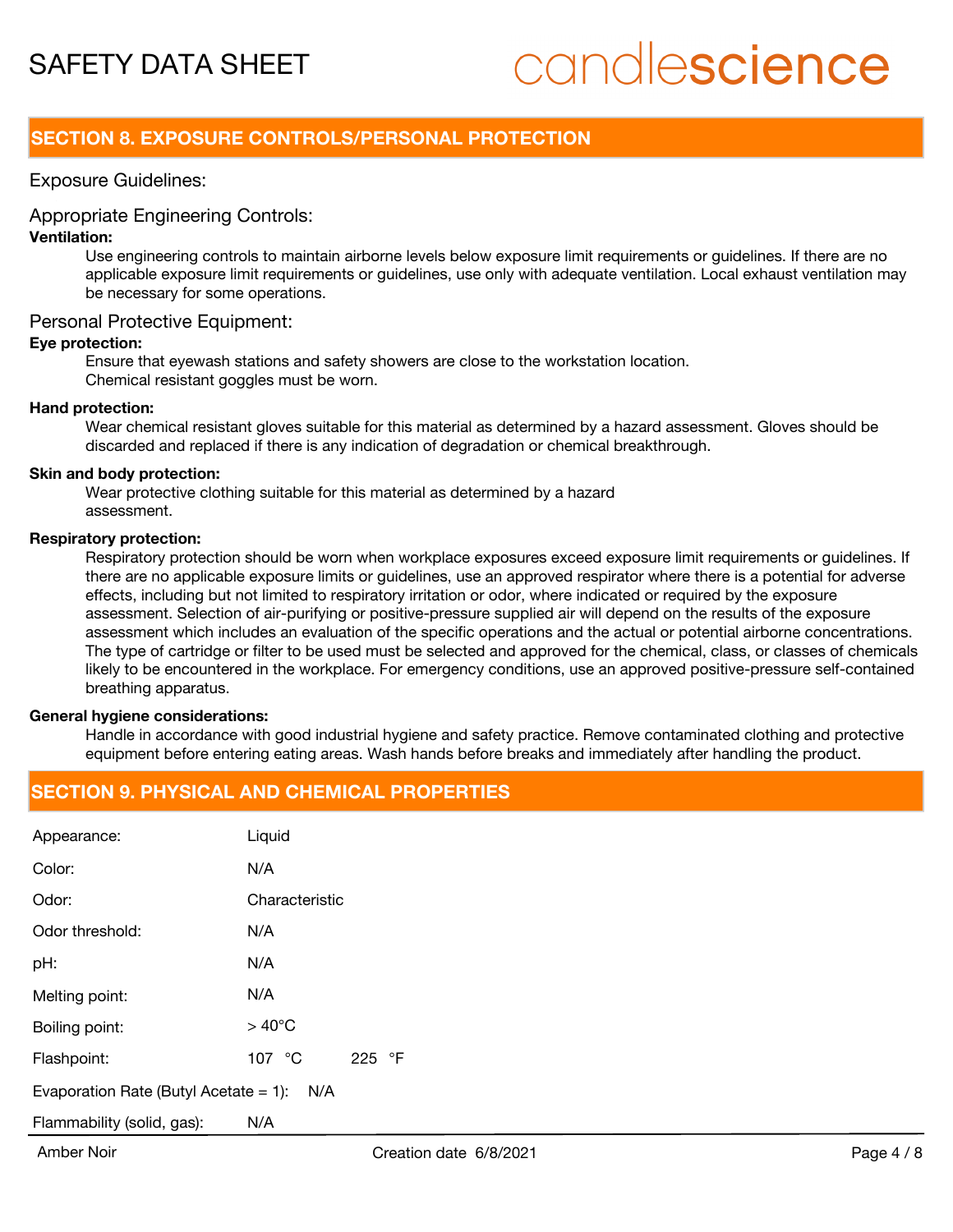# candlescience

Upper lower flammability or explosive limits: N/A

| Vapor density (Air=1):                         | N/A                                |  |
|------------------------------------------------|------------------------------------|--|
| Vapor pressure:                                | <0.1 (At 20 $^{\circ}$ C in mm Hg) |  |
| Specific gravity (H2O=1):                      | 1.029 - 1.039                      |  |
| Solubility in water:                           | N/A                                |  |
| Solubility in other solvents:                  | N/A                                |  |
| Partition coefficient: n-octanol/water:<br>N/A |                                    |  |
| Auto-ignition temperature:                     | N/A                                |  |
| Decomposition temperature:                     | N/A                                |  |
| Kinematic viscosity:                           | N/A                                |  |
| Dynamic viscosity:                             | N/A                                |  |
| Explosive properties:                          | N/A                                |  |
| Oxidizing properties:                          | N/A                                |  |
| Refractive index:                              | 1.533 - 1.539                      |  |

# **SECTION 10. STABILITY AND REACTIVITY**

#### **Chemical stability:**

The product is stable and non-reactive under normal conditions of use, storage and transport.

#### **Possibility of hazardous reactions:**

Material is stable under normal conditions.

#### **Conditions to avoid:**

Heat, flames and sparks. Temperature extremes and direct sunlight.

#### **Incompatible materials:**

Strong oxidizing agents. Strong acids. Strong Bases.

#### **Hazardous decomposition products:**

No hazardous decomposition products are known.

# **SECTION 11. TOXICOLOGICAL INFORMATION**

#### **Acute oral toxicity:**

ATE >1000 mg/kg, ≤2000 mg/kg

#### **Acute dermal toxicity:**

N/A

**Acute inhalation toxicity:**

N/A

#### **Skin corrosion/irritation:**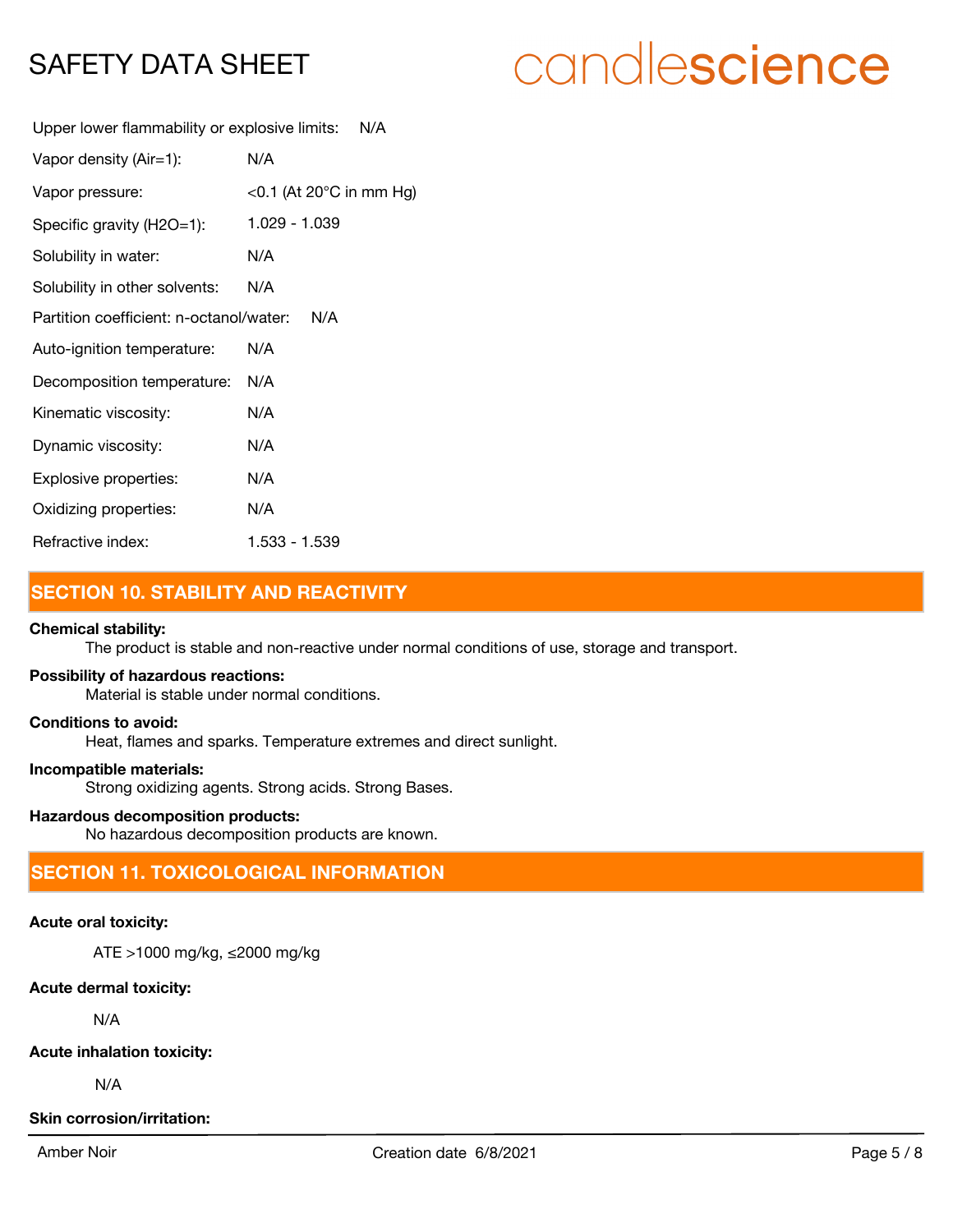# candlescience

Cause skin irritation

#### **Serious eye damage/eye irritation:**

Cause serious eye irritation

#### **Respiratory or skin sensitization:**

May cause an allergic skin reaction

#### **Mutagenicity:**

N/A

#### **Reproductive toxicity:**

N/A

#### **Carcinogenicity:**

N/A

Please note: Mixtures have not been tested for health hazards. The health hazard information presented is provided in accordance with US 29 CFR 1910.1200 and is based on the testing of individual components which have been shown to cause or may cause these health effects when tested at higher concentrations or at full strength.

## **SECTION 12. ECOLOGICAL INFORMATION**

#### **Ecotoxicity:**

Toxic to aquatic life with long lasting effects.

#### **Persistence and Degradability:**

N/A

#### **Bioaccumulation:**

N/A

#### **Other Adverse Effects:**

N/A

### **SECTION 13. DISPOSAL CONSIDERATIONS**

#### **Disposal instructions:**

Collect and reclaim or dispose in sealed containers at licensed waste disposal site. Do not allow this material to drain into sewers/water supplies. Do not contaminate ponds, waterways or ditches with chemical or used container. Dispose of contents/container in accordance with local/regional/national/international regulations.

#### **Local disposal regulations:**

Dispose in accordance with all applicable regulations.

#### **Hazardous waste code:**

The waste code should be assigned in discussion between the user, the producer and the waste disposal company.

#### **Waste from residues/unused products:**

Dispose of in accordance with local regulations. Empty containers or liners may retain some product residues. This material and its container must be disposed of in a safe manner.

#### **Contaminated packaging:**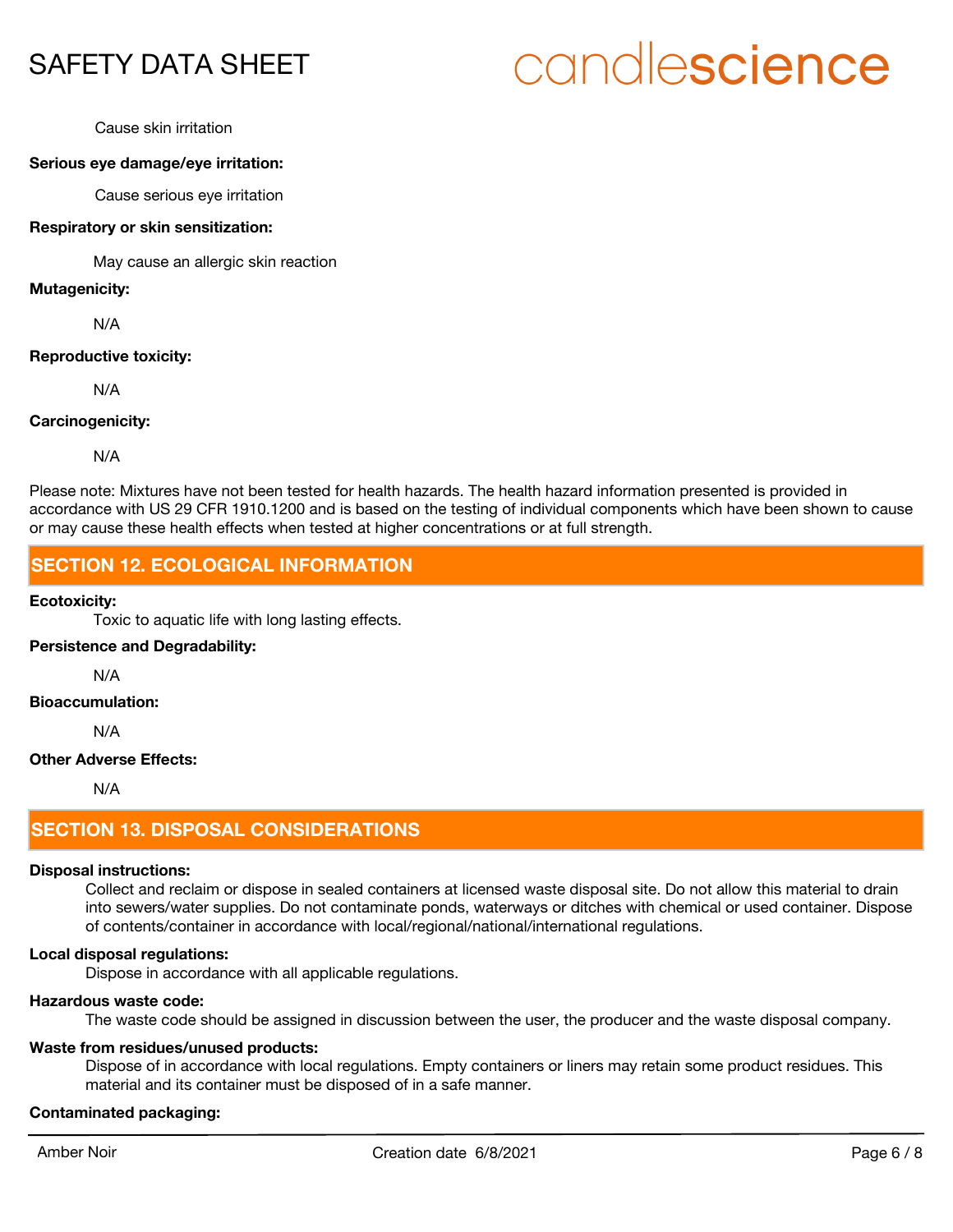# candlescience

Since emptied containers may retain product residue, follow label warnings even after container is emptied. Empty containers should be taken to an approved waste handling site for recycling or disposal.

| <b>SECTION 14. TRANSPORT INFORMATION</b> |  |  |  |
|------------------------------------------|--|--|--|
|                                          |  |  |  |
|                                          |  |  |  |

| <b>IATA UN Number:</b>               | 3082                                                                               |
|--------------------------------------|------------------------------------------------------------------------------------|
| <b>IATA UN Proper Shipping Name:</b> | Environmentally hazardous substance, liquid, n.o.s.<br>(ACETYLTETRAMETHYLOCTALINE) |
| <b>IATA Transport Hazard Class:</b>  | 9                                                                                  |
| <b>IATA Packing group:</b>           | III                                                                                |
| <b>IATA Environmental Hazards:</b>   | N/A                                                                                |
| <b>IATA ERG Codes:</b>               | N/A                                                                                |
| <b>IATA Special Precautions:</b>     | N/A                                                                                |
| <b>IATA Other Information:</b>       | N/A                                                                                |
| <b>IMDG UN Number:</b>               | 3082                                                                               |
| <b>IMDG UN Proper Shipping Name:</b> | Environmentally hazardous substance, liquid, n.o.s.<br>(ACETYLTETRAMETHYLOCTALINE) |
| <b>IMDG Transport Hazard Class:</b>  | 9                                                                                  |
| <b>IMDG Packing Group:</b>           | III                                                                                |
| <b>IMDG Environmental Hazards:</b>   | Yes                                                                                |
| <b>IMDG EMS:</b>                     | N/A                                                                                |
| <b>IMDG Special Precautions:</b>     | N/A                                                                                |
| <b>IMDG Transport in Bulk:</b>       | N/A                                                                                |

# **SECTION 15. REGULATORY INFORMATION**

## **TSCA:**

All components of this product are listed or excluded from listing on the TSCA inventory.

# **SECTION 16. OTHER INFORMATION**

The information and recommendations contained in this data sheet represent, to the best of CandleScience's knowledge and belief, an accurate and reliable representation as the known data for this material. Since the conditions for use, handling, storage and disposal of this product are beyond CandleScience's control, it is the user's responsibility both to determine safe conditions for use of this product and to assume liability for loss, injury, damage or expense arising out of the product's improper use. No warranty, expressed or implied, regarding the product described herein shall be created by or inferred from any statement or omission in this SDS. Various government agencies (e.g. DOT, EPA, FDA) may have specific regulations concerning the transportation, handling, storage, use or disposal of this product, which may not be reflected in this SDS. The user should review these regulations to ensure full compliance.